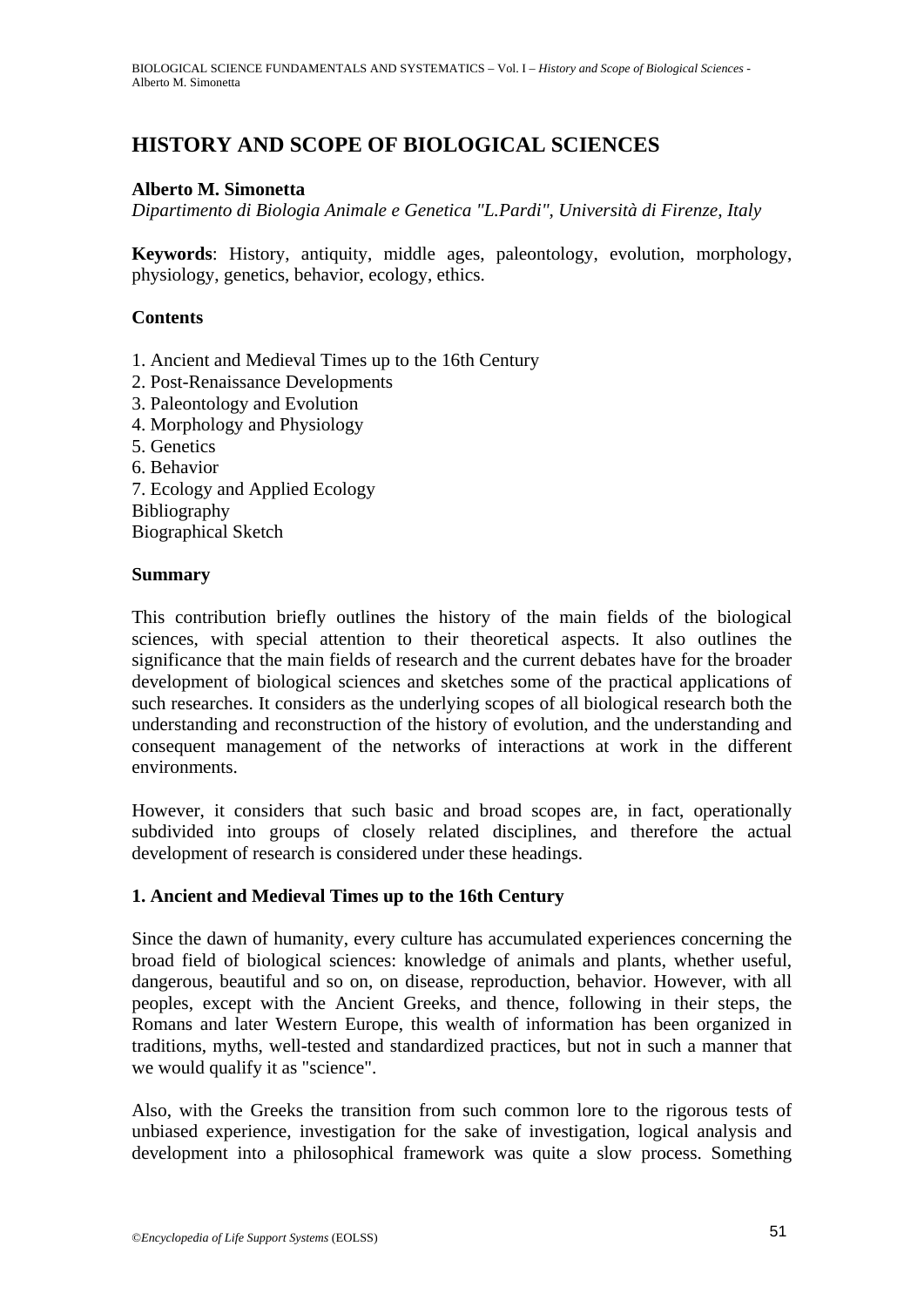approaching scientific medical practices appear with the Hippocratic texts, most of them undoubtedly due to Hippocrates (c460-c380 BC), while pure biological studies were the single-handed creation of Aristotle (384-322 BC), even if it must be allowed that shortly before his times, Democritus of Abdera (c455 BC) and Anaxagoras of Clazomene (c500-c425 BC) had advanced some shrewd hypotheses within the framework of a philosophy which may well be described as a "scientific philosophy".

Aristotle, his pupil Theophrastus (c380-c-286 BC) and a few others, whose writings are, however, unfortunately lost, so that we barely know that they studied animals and plants, pursued biological investigations for the sake of understanding nature, that is as a philosophical enquiry However, their attitude soon vanished from the record of the development of philosophy and sciences during the Roman empire, to leave room for compilations, such as the *Naturalis Historia* by Pliny the senior, the sort of book aimed at rounding up the education of the learned gentleman. Meanwhile, the anatomical and medical studies continued at a steady, albeit slow advance. Considerable advances were made in anatomy during Hellenistic times, and are mainly credited to Herophilus (c.290 BC) and Erasistratus (c.275), but still greater advances were made during Roman times, these being illustrated by treatises such as those by Soranus (98-117 AD), Celsus (25 BC-50 AD), Oribasius (326-406 AD) etc. or by the famous herbal by Dioscorides (probably late  $1<sup>st</sup>$  century AD), in fact a treatise covering all aspects of pharmacopoeia. A place apart, during this period, was Galen: his medical treatises were to become almost standard for over a thousand years, and he, having no opportunity to practice anatomy on human corpses, made extensive and quite accurate investigations in the anatomy of a variety of animals (and, unfortunately, often assumed that his findings would also apply to humans) and, moreover, opened new pathways into physiology through admirable experiments on animals. However, such were the merits of Galen and his self assurance, that he came to be assumed as a certain guide: he was the unchallenged authority much more than was Aristotle. This became even more apparent with the final triumph of Christianity, as the philosophy and religion of Galen could easily be reconciled with Christian religion, while that of Aristotle could not.

During early medieval times there were no advances in biology in its broad meaning, and what advances were made, mainly through the introduction of new drugs, were the result of the development of Arab, or rather, Moslem culture, which had dutifully appropriated most of the Classic science and gave it new impulse. Treatises such as those of Avicenna, Rhazes and others were to become standard in later European universities.

All this changed when, around 1100 AD, the economy of Western Europe began to develop at a quick pace and, at the same time, European armies began to advance in Spain, where the "re-conquest" was achieved some four centuries later by the elimination of the last Moorish kingdom. In the East, as well, the temporary establishment of so-called Latin or Frank states of Syria and Palestine in the  $12<sup>t</sup>$  century, as well as the, equally temporary, capture and partition of the Byzantine empire had a great cultural impact. They were all conducive to intensive cultural exchanges, and Greek scientific treatises, both in their original Greek, or in Arabic or Jewish translations poured into Western Europe. It is estimated that between 1150 and 1350 some 5,000 scientific orphilosophical treatises were translated into Latin and were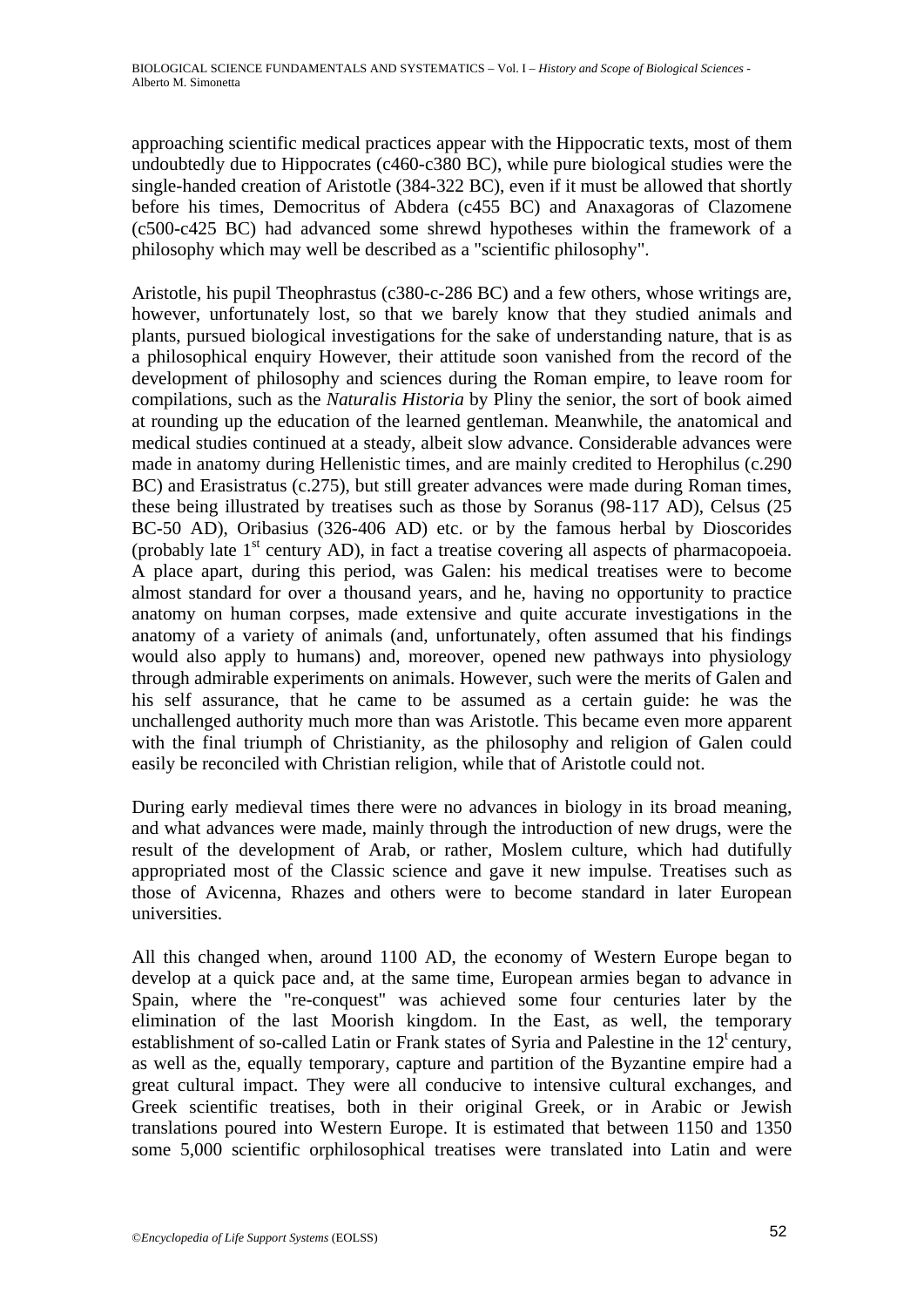discussed in the new Universities, which began to develop at the same age.

Medical studies immediately profited from the new intellectual interests, and these were joined with a revival of pure studies. So, while new compilations aiming to collect all known evidence were successfully produced (such as those of Adelard of Bath, Vincent of Beauvais or Thomas of Cantimpré for general natural history and the many medical and surgical handbooks), also some new investigations were made, for instance by the Emperor Frederic II or by his contemporary St. Albert the great.

The requirements of surgery soon prompted, first in Italy, fresh developments in anatomy. The anatomy that had been practiced previously, as training for surgery, had been made on swine; when chartering the University of Naples, emperor Frederic II had recommended the dissection of human corpses. There is good evidence for human dissection being made in the late 13th century, for instance by Guglielmo da Saliceto, who died in 1277 or 1280, and an autopsy for suspect murder was ordered by four physicians in Bologna in 1302. Anyway, the first certain instance of human dissections by a master of anatomy was performed by Mondino de' Luzzi in 1315. Mondino made several dissections and wrote a little treatise, which became immensely popular, but which does not include anything new. The real development of the new anatomy had to wait for another full century, although dissections were regularly made in Italian universities, usually twice per year.

By the middle of the 15th century, the practice of human dissections was common in Italy (even the corpse of a Pope was dissected to find the cause of death). Both artists and physicians were practicing it and Leonardo, who had made over 30 autopsies and made hundreds of wonderful drawings, planned an immense treatise in co-operation with a brilliant young professor of anatomy, Marcantonio della Torre. Unfortunately, the project collapsed because of the sudden death of Della Torre.

However, a junior contemporary of Leonardo, Berengario da Carpi (c1460-1530) published a treatise which was both well illustrated and which included a number of new discoveries and improvements on previous descriptions.

In fact the introduction of printing soon prompted not only the printing of traditional texts, but also the production of a number of new books on all kinds of subjects. Among the scientific texts, herbals were among the first and *De virtutibus herbarum* by a Macer Floridus without figures was printed in 1477, an illustrated edition of the herbal by the Pseudo-Apuleius platonicus, a text which had enjoyed a considerable repute since late Roman times, was printed in 1482/3, soon followed by a number of medical and anatomical texts both in Latin and vernacular editions.

## **2. Post-Renaissance Developments**

Thereafter, the development of biological sciences was a steady one and is outlined in another section of this Encyclopedia (see *History of Biological Sciences*). Therefore, rather than attempt to summarize it and mention a few names of outstanding scholars, it may be worthwhile to trace the development of what are nowadays the main scopes of biology.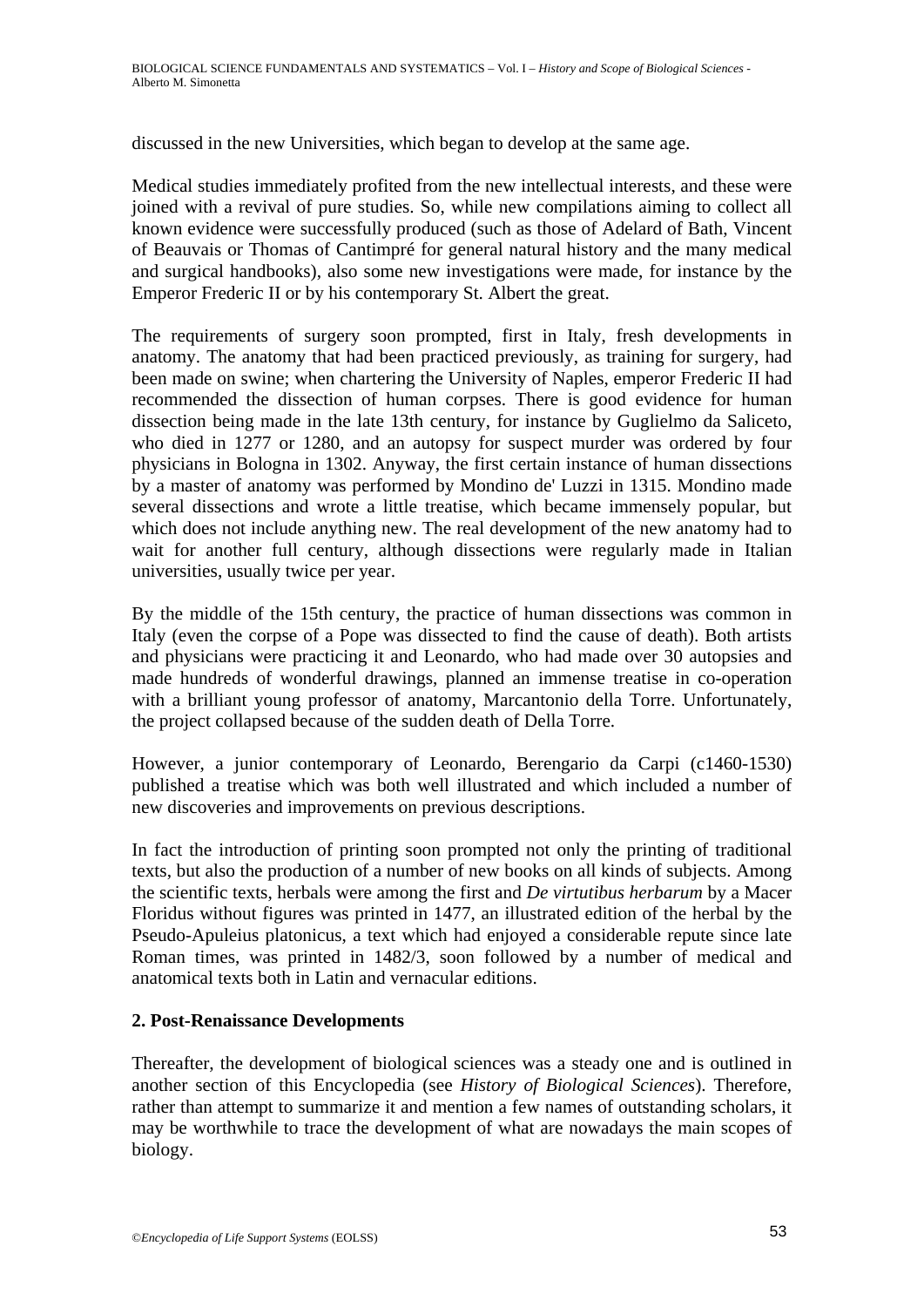It would be easy and at the same time quite correct to say that the biological sciences are, indeed, a single science with a single scope: the understanding of the mechanisms of life and how they worked through the ages to make the biosphere as it presently is; with the complementary aim of being able to control biological factors for the maximum benefit of mankind. This latter may well be considered as part and parcel of the broader scope, as a comprehensive understanding is the prerequisite for control. Yet the enormously varied range of phenomena investigated has, unavoidably, caused specialization, and each one of these specialized branches of biology has, to some extent, further scope of its own.

As we have seen, biological studies developed through Antiquity and the Middle Ages, first with the aim of improving medical treatments, and to a much lesser degree in order to gain a philosophical understanding of living beings.

However, while medical research remained the background for the advances in descriptive anatomy and in physiology, it also showed a remarkable tendency, in post-Renaissance times, to appropriate and further develop for its own purposes new fields of research which were opened either for purely scientific purposes or to meet the needs of other human activities. So, for instance, microbiology, in the broad sense of the study of microscopic organisms, was primarily the result of the fortuitous discovery of these organisms and, though the belief that epidemic diseases were due to material agents had been standard for centuries, and the hypothesis that these were living beings had been mooted since the 16th century, it was first developed for quite different purposes. Indeed, the first systematic investigations on micro-organisms for practical purposes were done with the aim of controlling diseases in the breeding of useful animals, such as silkworms, or of agricultural products such as wines, beers etc. So, the significance of microbiology for medicine was first systematically advocated by Henle in 1840, basically on the evidence of Bassi's studies on silkworm's muscardine and Schwann's studies on fermentations.

Likewise, genetics was first developed by botanists for what we would label as purely academic purposes, though physicians were prompt to see its potential significance in order to understand several human diseases.

Nowadays, the prevention and cure of diseases are to most people one of the main purposes of biological studies, sometimes to the annoyance of non-medical biologists, who complain that their medical colleagues get too big a share in the available resources for research.

Indeed, important as medical research is, the claim by other biologists that, quite apart from the purely scientific significance of research in any other field, even considering only the applied aspects of biology, the progress in environmental sciences management and development of resources promise, in the long run, such lasting benefits that they should deserve greater investments than they get.

Apart from medical science, the different branches of biological sciences may, perhaps, be grouped under two main titles: "The history of the biosphere" and "The conservation and management of the biosphere". In addition, the significance of biological sciences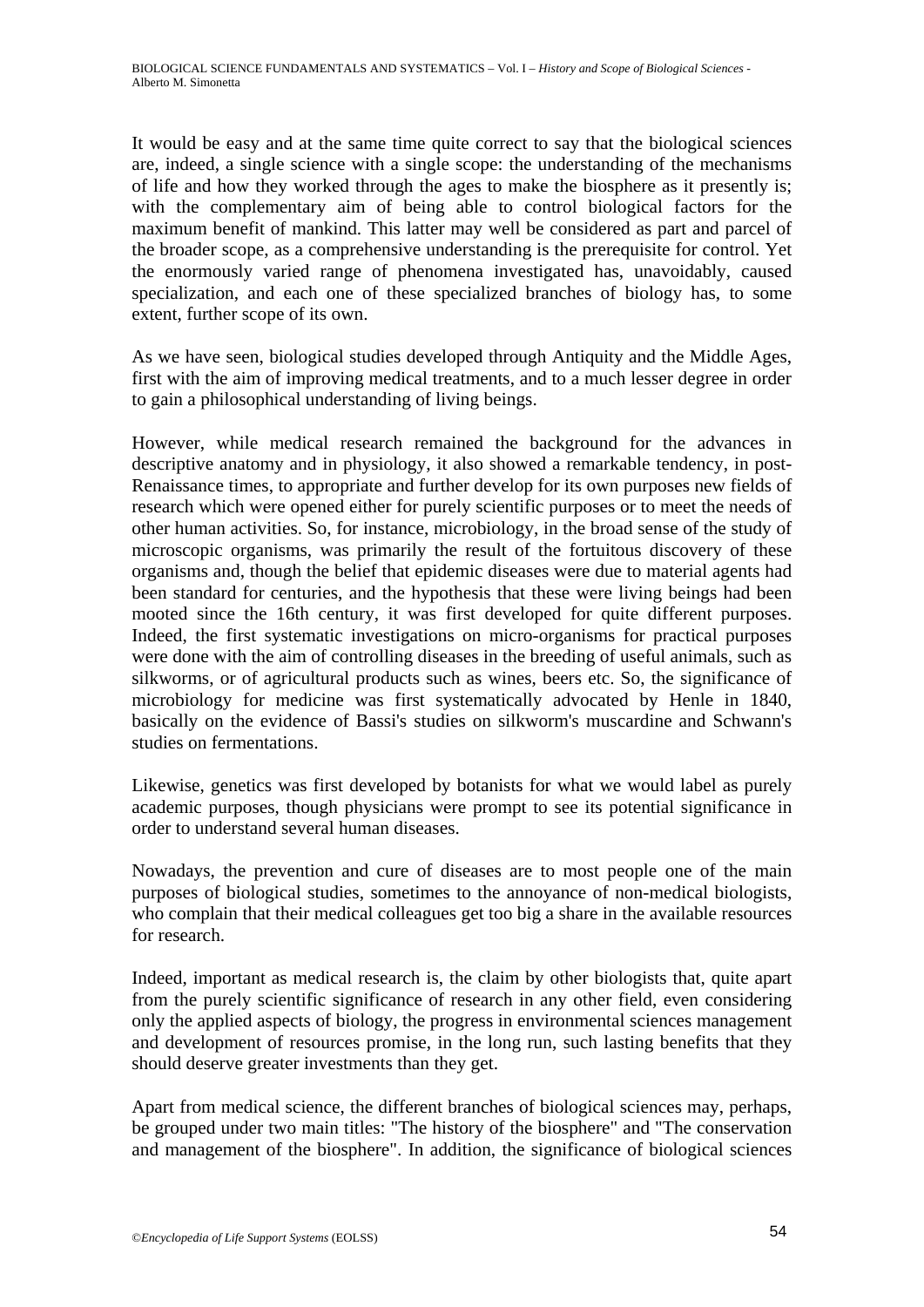for the development of philosophy and ethics may well be considered as a distinct scope in itself.

It must be stressed that all the various distinctive branches of biology: morphology, physiology, genetics, ecology, paleontology etc. impinge on each one of the three major scopes of biological studies that we have just outlined; though, obviously, in different manners and with different significance. Thus, for instance ecology is the very foundation of environmental conservation, while applied paleontology, though much less critical, is still of considerable relevance because of its significance in the discovery of deposits of petrol, coal etc. The significance of the two is reversed when we consider the evolutionary history of Earth.

# **3. Paleontology and Evolution**

None of the scholars of antiquity or of the early Middle Ages suspected that fossils might belong to organisms different form those presently living. By the 13th century, opinions were divided as to the nature of fossils: some assumed that they were either some sort of causal resemblance of rocks to living beings, *lusus naturae,* or that they were aborted attempts of the inanimate Earth to produce living beings or, finally, that they were the remains of animals that had died during the Biblical Flood. A few scholars, like Boccaccio (the author of the "Decameron"), suspected that the fossils could be much older than the "Flood". Leonardo da Vinci was unquestionably the first to clearly understand the great antiquity of fossils and, in a rather obscure page describing how the body of a monster became entombed in the rocks, may even have guessed that these belonged to organisms different from the present ones. While Leonardo never published anything, Fracastoro apparently took from him and advocated these ideas, so that they were, somewhat later, published and credited to Fracastoro himself.

The debate on fossils and on their antiquity continued through the 17th and the early 18th century, and by the end of the 17th century it also begun to be recognized, at least in England and Italy, that the most common fossils appeared to belong to tropical faunas, thus pointing to considerable environmental changes.

By the end of the 18th century, and the first two decades of the 19th, paleontology became a well- established branch of science. While an increasing number of fossils were being described by many scholars all over Europe, the outstanding contributions to this transition came from Lamarck, Cuvier and Geoffroy St. Hilaire, who were then working at the Museum d'Histoire Naturelle of Paris. While Lamarck, studying invertebrates, advanced his evolutionary theory in full in 1809, Cuvier, still held by a rigidly fixist stand, admitting that a number of species had vanished and that their antiquity was very much greater than had been previously been considered as possible. Geoffroy became a true evolutionist after 1830, during a long argument with Cuvier. Such advances, and a new and enlarged scope for the study of fossils, were possible because these three scholars were firmly establishing the practice of comparative morphology.

As soon as a sound evolutionary theory was advanced by Darwin and Wallace in 1858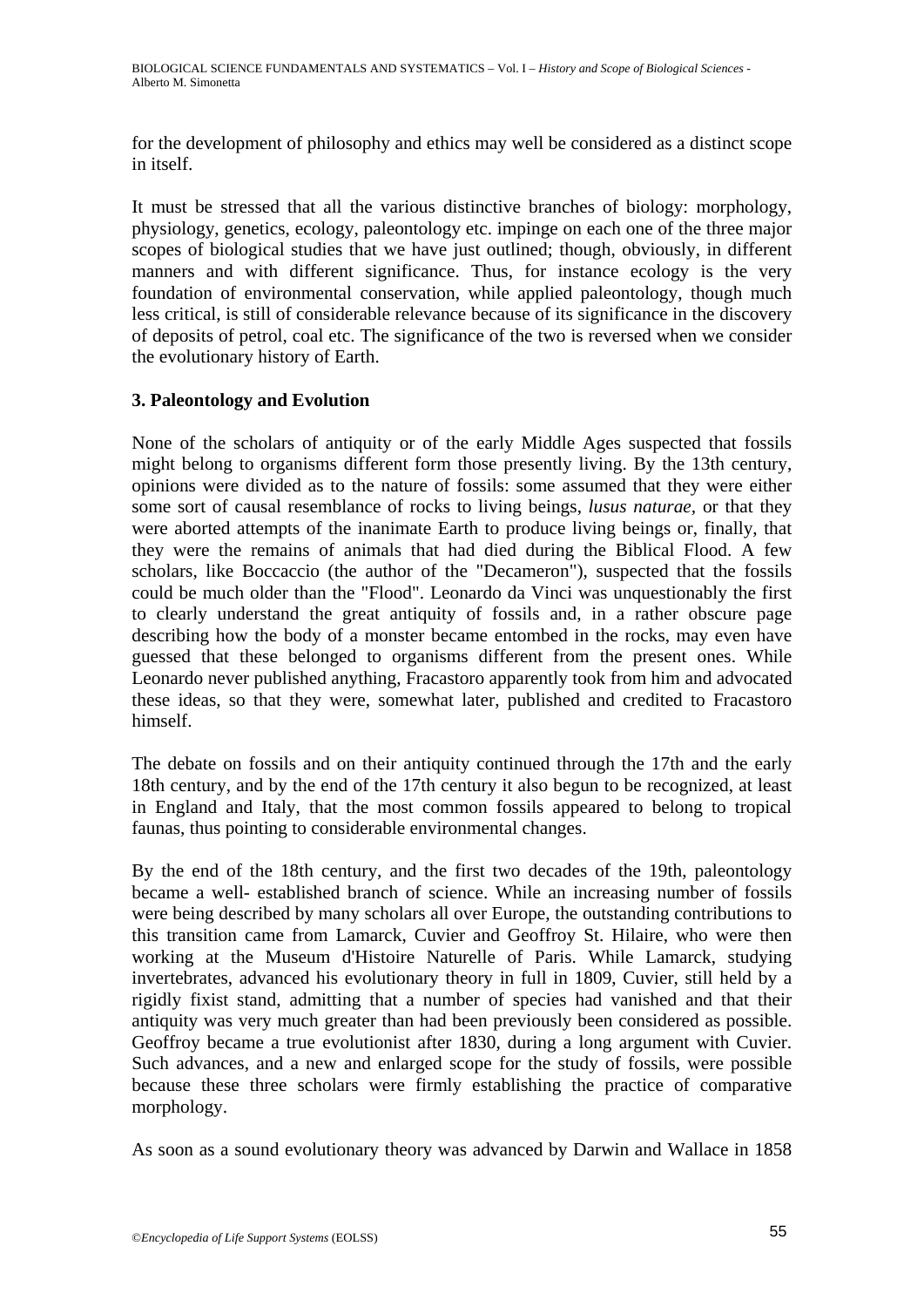(Darwin's basic "origin of Species" being published in 1859), comparative morphology of fossils took a new turn in the minds of almost all the best anatomists and paleontologists. While paleontology has since been developed as the reconstruction of the actual history of the evolution of living beings, it is becoming more and more integrated with all the other disciplines of biology, as well as taking advantage of the advances in geology, paleoecology etc., as well as providing these disciplines, including their applied branches, with a rich feed-back.



Figure 1. A tentative scheme of the phylogenetic relationship of eukaryotes.

Nowadays, apart from the more traditional challenges of the reconstruction of the morphology, phylogeny and biology, including ecology, of the different post-Cambrian and later organisms, the most exciting advances are in the field of the early Cambrian and of the pre-Cambrian organisms as, most of these are so remarkably different from later organisms, as to still defy the identification of their evolutionary connections with them. There is also the feeling that a better understanding of them will uncover critical evidence for the understanding of the origin of life itself, and for such critical developments as the origin and relationships of multi-cellular organisms.

Quite apart from the immediate significance of applied paleontology in the location of mineral resources, the basic significance of this branch of biology in the understanding of the evolution of the different organisms will naturally impinge also in the field of ethics, even if its use is still debated. Its significance relates to two different problems:

On the one hand, it provides the backbone to be able to reconstruct the evolution of mankind, and the precise placing of man in his proper phylogenetic relationships offers the (controversial) justification for using comparative behavioral data in the discussion of the behavior of Man.

On another hand, it provides evidence of past environmental changes and, possibly, some of the keys needed to foretell the risks that our familiar environments are now sustaining.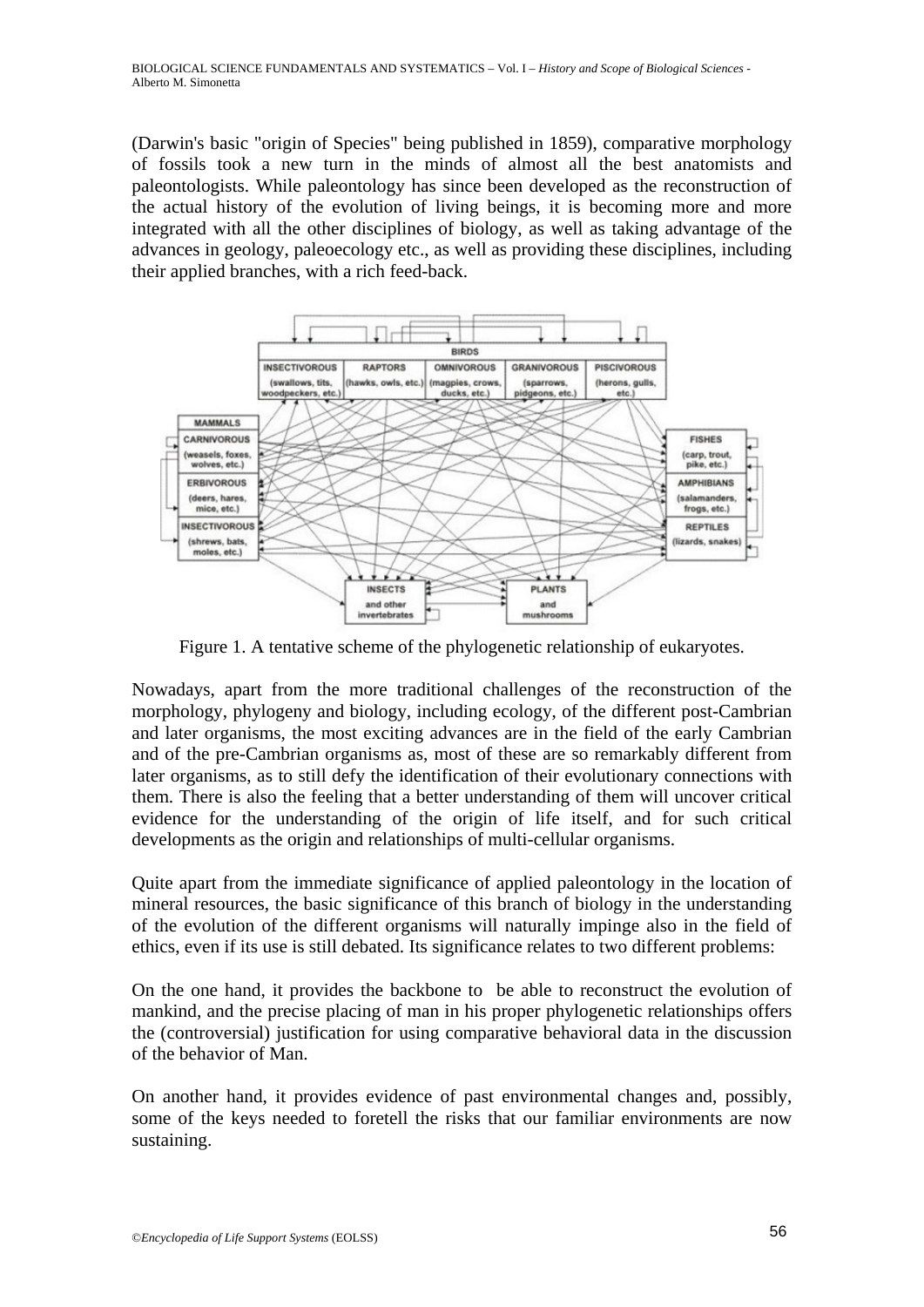The development of evolutionary studies, taken as the development of general theories as to the possible mechanisms of evolution, underwent four or, perhaps, five major phases. Some hypotheses, as we have seen, about the possible transmutation of species had been sporadically advanced rather early. Vague evolutionary ideas had been advanced by Vanini (burnt at the stake in 1619); in the 17th century, and a first organic evolutionary hypothesis was advanced by Father Athanasius Kircher S.J. in 1675 in order to account for the fact that, even allowing for spontaneous generation for a large number of animals, such as most invertebrates (a thesis that he staunchly advocated even in front of Redi's evidence to the contrary), Noah's Ark was not big enough to hold all the diverse animals that had been discovered around the world! So the Reverend Father, suggested that the Ark actually preserved just a few hundred species and that all the present species evolved from these after the 'Flood' by adaptation to local environmental requirements.

Again, the idea of limited transmutation was advanced by Linnaeus in some of his later books, by Buffon, by Bonnet whose ideas are at the root of Cuvier's theory of catastrophes (he envisaged repeated crises which each time had made some substantial improvements in all beings, and foresaw a final crisis in which apes and elephants and other mammals would become so intelligent as to take the place of mankind, which, having attained perfection would presumably leave this world and migrate to the heavens). The first organic theory which may be considered of real significance was developed in the first place by Lamarck, who envisaged the combined action of an innate trend of all organisms towards an increasingly complicated and specialized structure, this being actually molded by environmental factors. In the meantime, in Germany several scholars, including Goethe, had advocated the thesis that all organisms, and even their individual parts, were the result of the adaptive transformations of a few basic structures; such was the idea, usually credited to Goethe, but in fact older, that the various parts of the flower are actually modified leaves, or that all parts of a vertebrate are actually modified repetitions of a model segment built around a vertebra (a theory claimed by both Oken and Goethe!). Whether this so- called 'idealist morphology' can be taken as being an evolutionist attitude is debatable, although it certainly produced some excellent comparative anatomy, and prepared the ground both in Germany and in England for the prompt acceptance of evolutionary theories when Darwin, finally, produced a really satisfactory theory.

The orthodox Darwinian wave was over by the time of Darwin's death. By then, almost every scientist accepted the fact that evolution had occurred and was, possibly, still occurring. However, for a number of different reasons, Darwin's theory based on more or less random variability and selection by environmental requirements, met with increasing criticism and for the next fifty years or so, a number of alternative, and usually short lived, theories were advanced.

At this point, as genetics had made sufficient advances to be fully recruited into evolutionary theories, came the development of the 'New synthesis' or 'Neo-Darwinian synthesis'.

Neo-Darwinism soon became the dominant theory in the middle of the last century, and is still the one most familiar to biologists, there being, however, some significant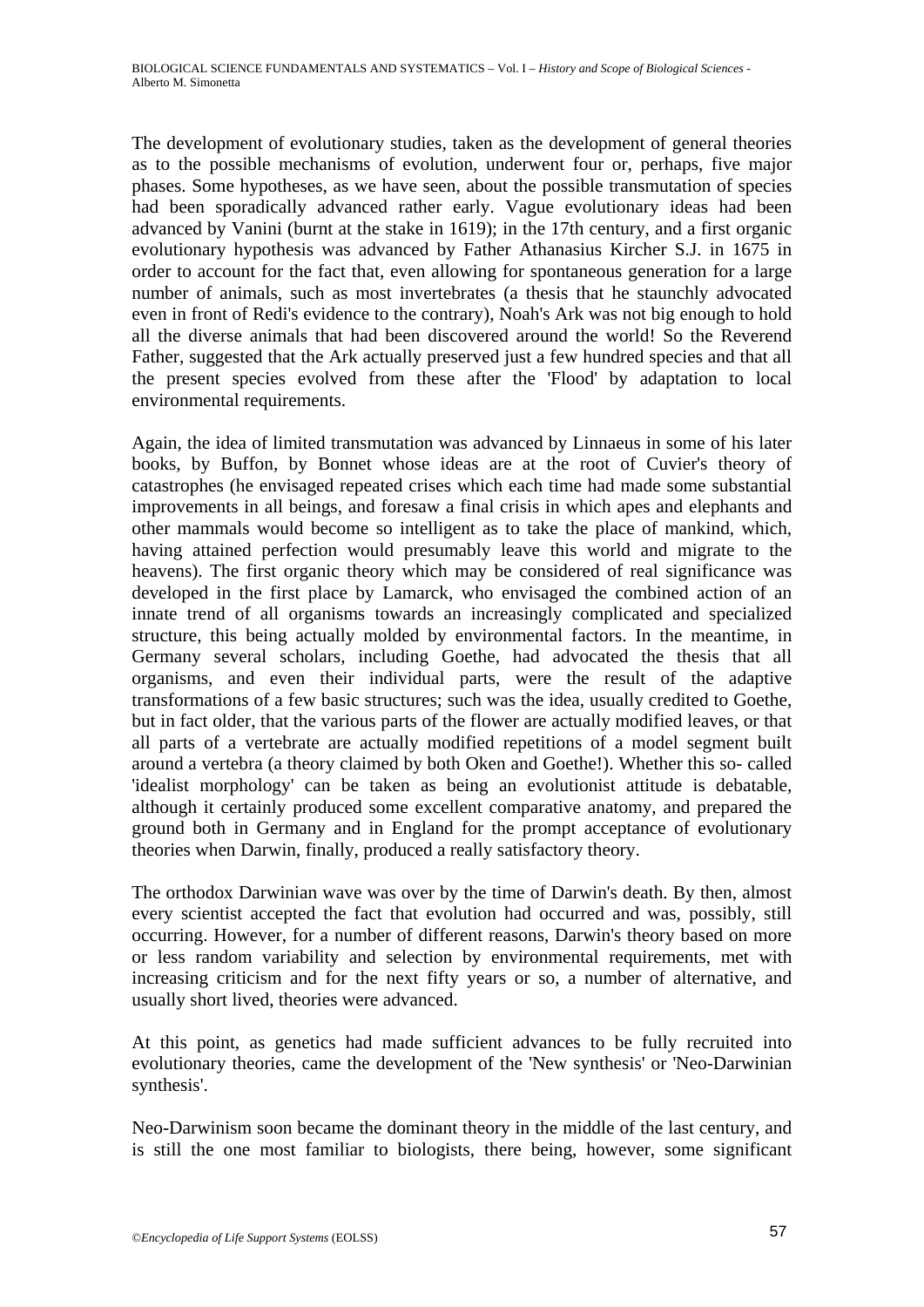varieties stressing different models for the evolution and selection of characters (classic neo-Darwinism, neutralism etc).

However, the rather chaotic and unpredictable aspects of evolution implicit in any of the typical Darwinian theories, is considered unsatisfactory by a number of taxonomists, their main criticism being that it allows for too big a margin of subjective assessment in the significance of the evidence available and its low predictive value.

Thus, beginning in the late 1960s, a new wave started to spread, sparked by the publication of the English translation of Hennig's cladistic theory of taxonomy. Cladistics developed in a fair number of varieties, and has not directly challenged the basic neo-Darwinian models of evolution. Its challenge is, however, implicit in the regularities they presume.

Thus we can consider that presently, on one side, there is a steady progress in the understanding of the different ways by which the variability, distribution, etc., of populations develop, and of the mechanisms that bring about selection, or of the effects that may result by the lack of such selection. There is no question that such progress is generating the identification of an increasingly complicated pattern of interactions of different possible mechanisms. On the other hand, while almost everyone pays lip service to the goal of attaining the best possible reconstruction of phylogenies, and to the desirable role in the improvement of classifications, the different schools are increasingly at odds.

# **4. Morphology and Physiology**

Since early in the 19th century, comparative anatomy and comparative physiology have always been closely linked with the development of the reconstruction of the history of life, for obvious reasons. Evolutionary morphology and physiology have largely been the main trend in these studies, but gradually the scholars interests have been increasingly attracted by functional morphology, and the related aspects of comparative physiology in connection with adaptation to different environmental requirements. Nor should the great significance that reproduction and development have in the understanding of the overall biology of the different living beings be overlooked. Indeed, all the different aspects of development have an undoubted significance for the correct interpretation of morphology and evolution (though certainly not by the simplistic assumption that 'ontogeny repeats or summarizes phylogeny', as advocated by Haeckel and sometimes still repeated in popular texts), but they are quite often significant for the understanding of the functioning of genetic mechanisms, and even have relevant practical significance, which promises great rewards especially in the field of transplants and other therapeutic practices.

If we consider all the various purposes to which morphology and physiology may contribute significant advances the list is a fairly long one:

First comes the traditional scope of understanding the phylogenetic significance of the special features of the different structures: the different structures may be either homologous or analogous, but these are relative concepts, which must be understood in